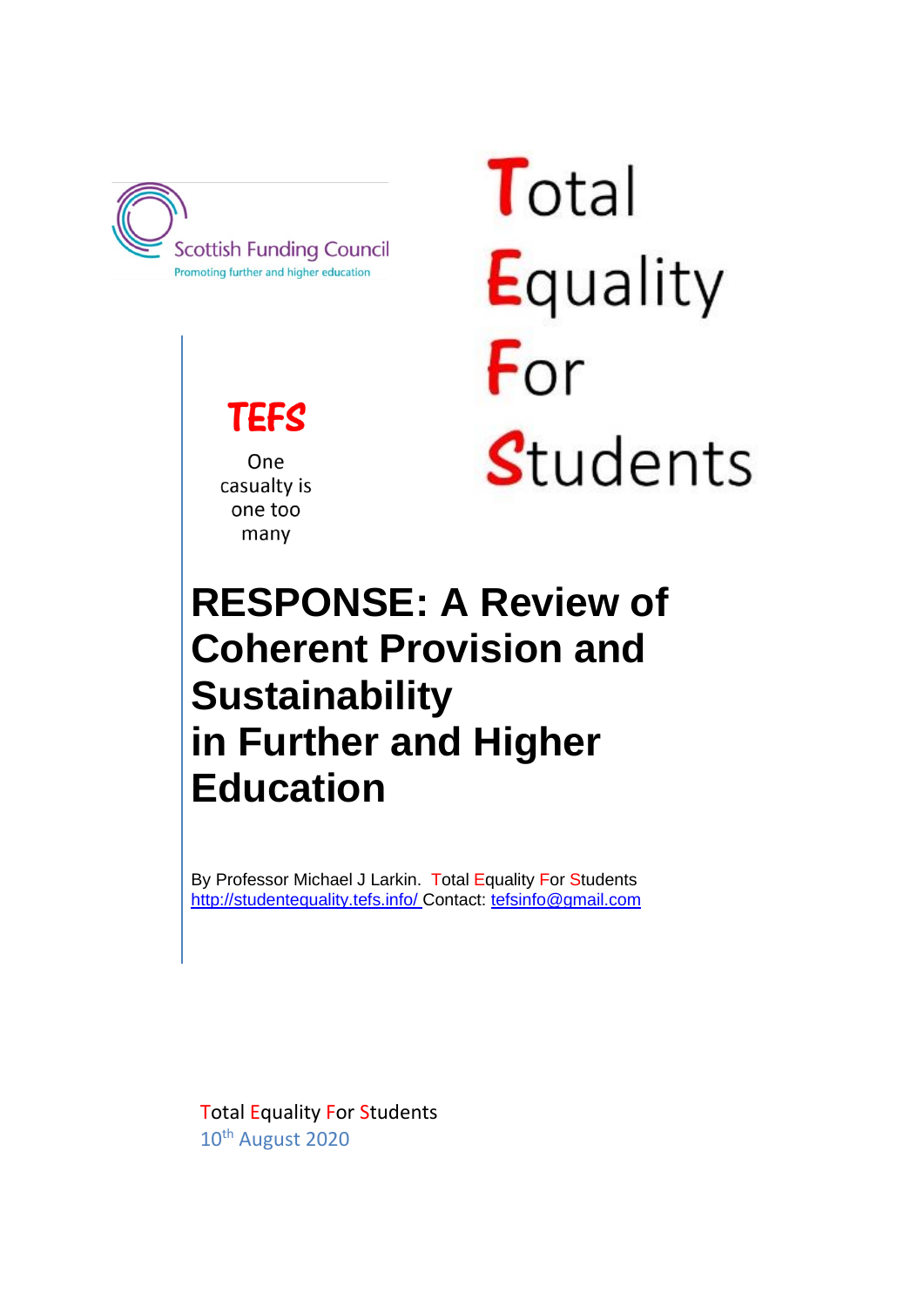





#### **RESPONSE to: A Review of Coherent Provision and Sustainability in Further and Higher Education: Priorities for a fairer system**

By Professor Michael J Larkin. Total Equality For Students <http://studentequality.tefs.info/>

Contact: [tefsinfo@gmail.com](mailto:tefsinfo@gmail.com) or [Prof.m.larkin@gmail.com](mailto:Prof.m.larkin@gmail.com)

Total Equality For Students is about promoting equality of opportunity and equal access to time and resources for all students regardless of disability, gender, ethnicity or a low income background. This should be the overarching aim of all education that unlocks the full potential in our citizens. The plea is that, in striving for a better post-18 education, no student is left behind or struggling because of lack of time and resources.

The overriding principle is simple*: "one casualty is one too many"*

#### **Overview.**

This short response aims to address the following guiding principles under two main headings: 1. Fairness and equality of provision for all students and 2. Research linked to teaching.

A system-wide view of further and higher education Lifelong learning Autonomy and governance Economic recovery. International reputation.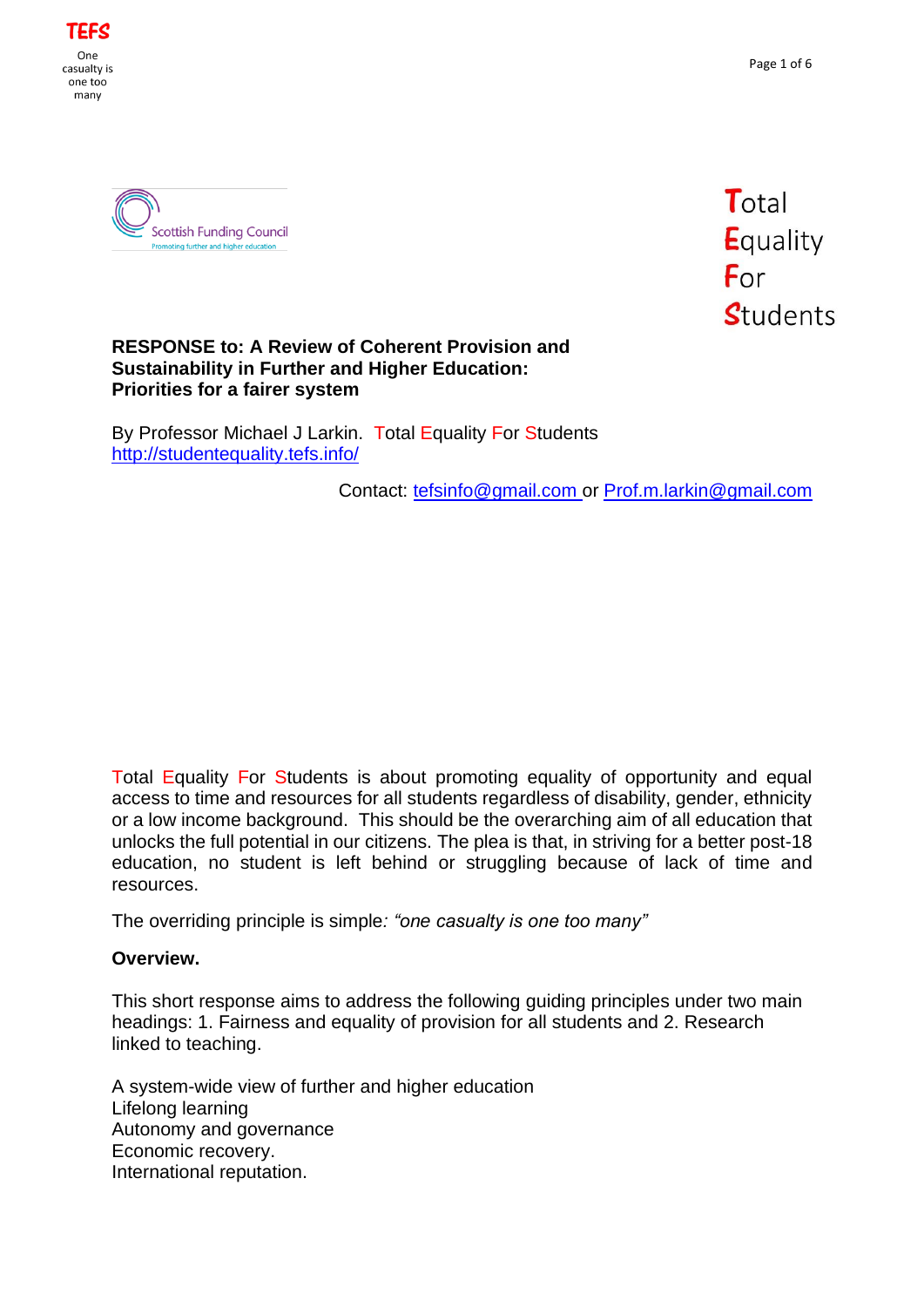

Planning through uncertainty.

It also addresses the stated 'Government policy assumptions' that:

'Full-time Scottish students will continue to have free tuition at SFC-funded colleges' and

Universities and

'Widening access and participation in further and higher education for people from disadvantaged backgrounds, and promoting equality and inclusion'

### **A perspective based upon experience as a teacher and researcher in Higher Education.**

Total Equality For Students was founded by Professor Mike Larkin in October 2017 as an initiative to promote the case for equal access to resources and equality of opportunities for students in Higher Education.

This perspective comes from extensive experience in supporting students whilst lecturing at a leading Russell Group University, Queen's University Belfast, over 36 years. Also from leading a substantial research group and coordinating academics and projects across the EU in the [award-winning](https://www.queensanniversaryprizes.org.uk/winners-archive/) Queen's University Environmental Science and Technology (QUESTOR) Centre.

# **1. Fairness and equality of provision for all students**

The overriding aim should be to put access and provision on an equal footing for all students. This means that the time available for study is equal for all students. This, in turn, means that there is a minimum financial provision based upon circumstances.

**Who finances the post-16 education system?** Brings to the fore the role of students and this should be a paramount consideration.

This has become a very confused scenario across the UK; but it can be broken down into two basic demands from the post-18 education system.

- 1) That the institution is funded to support the costs of teaching and
- 2) That the student is adequately resourced for their living expenses.

In general, there are a variety of funding routes feeding the two demands above. In simple terms, these are the taxpayer (including borrowing and write-down of debts), the students themselves (including their personal debt) and their families supporting students. The increasing extent to which charities, including food banks, support students is largely ignored.

Maintenance grants for students that have no, or little family support is crucial to ensuring fairness. In England, the abolition of maintenance grants in 1998, their reintroduction in 2004 and abolition again in 2016, altered the balance of funding from the taxpayer onto the students then back to the taxpayer and then back again to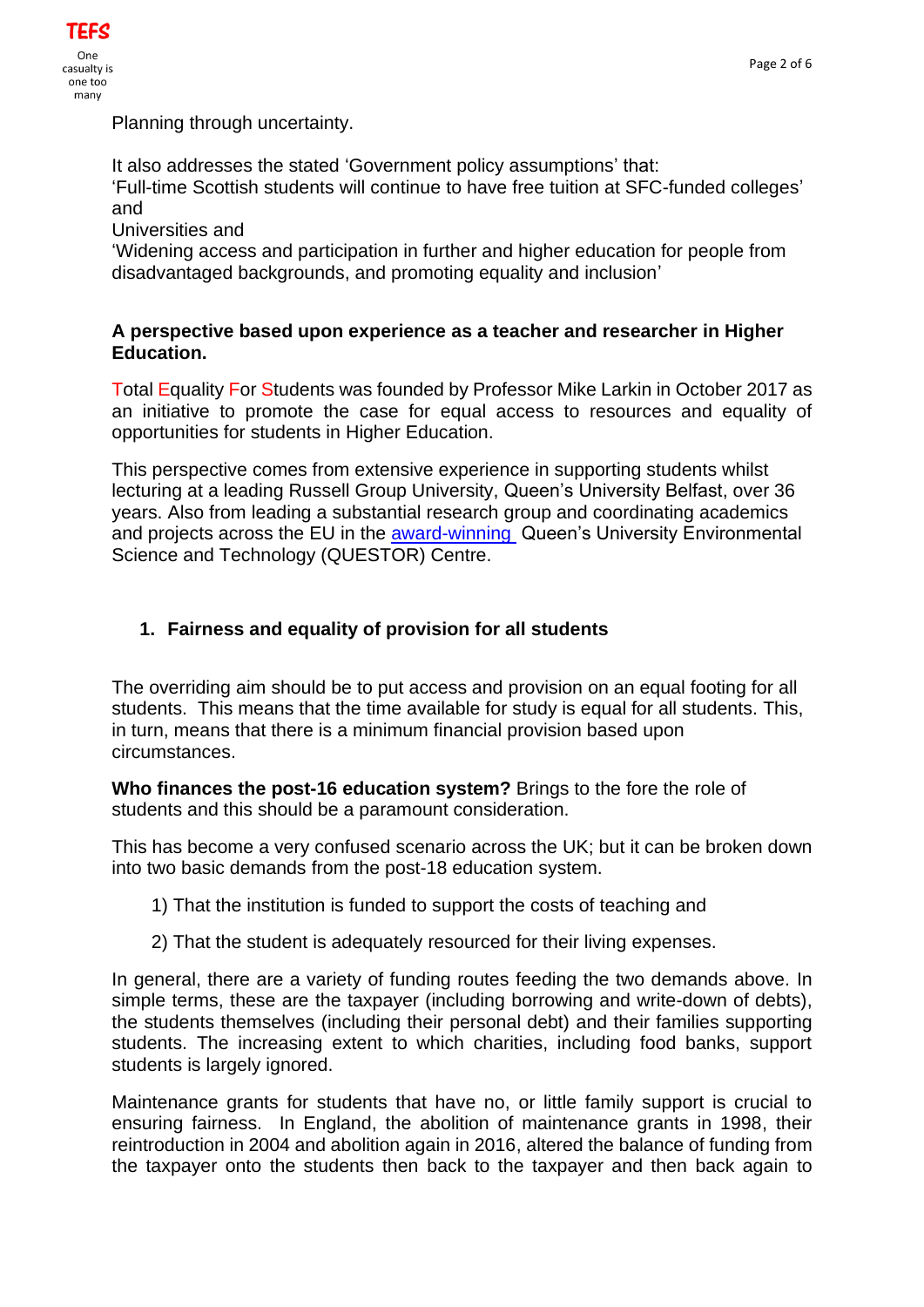students. This chaotic approach fuelled a sense of caution in many families and sowed the seeds of confusion and lack of confidence in government. This caused many families to miscalculate what was needed and many advisory organisations changed their advice several times in this period. Scotland must therefore heed this lesson and improve the level of maintenance available for students to feel confident in attending any institution.

**The extent to which part-time employment** of students is financing Higher Education has largely been side-lined. Yet it is of great significance and feeds a sense of unfairness. Whilst over 60% of students do not appear to be burdened by time lost in term-time employment, others are diverted from studies to such an extent that they are immediately disadvantaged. Any funding system must address this imbalance across the system. There is ample evidence that attainment in university is adversely affected by diverting time away from studies.

This dilemma for students should inform a new strategy of enhancing part-time studies and continuing education. Especially in preparing people to use and develop new technologies that must be installed.

TEFS has highlighted this anomaly that brings about an unfair 'two-tier' system in several articles. Scotland is not unique in this respect and the pattern is similar across the UK.

- [University student part-time working is a dangerous blind spot. June 16, 2020](https://studentequality.tefs.info/2020/06/university-student-part-time-working-is.html)
- Students [working in term-time: Overall pattern across the UK](https://studentequality.tefs.info/2019/07/student-working-in-term-time-in-uk_19.html) [July 19, 2019](https://studentequality.tefs.info/2019/07/student-working-in-term-time-in-uk_19.html)
- The vast majority one million [of students have no employment when in full](https://studentequality.tefs.info/2018/07/the-vast-majority-of-students-have-no.html)[time studies.](https://studentequality.tefs.info/2018/07/the-vast-majority-of-students-have-no.html) [July 27, 2018](https://studentequality.tefs.info/2018/07/the-vast-majority-of-students-have-no.html)
- [Students working in term-time: Challenging the 'disadvantage'](https://studentequality.tefs.info/2019/08/students-working-in-term-time.html)  [shibboleth](https://studentequality.tefs.info/2019/08/students-working-in-term-time.html) [August 09, 2019](https://studentequality.tefs.info/2019/08/students-working-in-term-time.html)
- [Students working in term-time: Commuter students and their working](https://studentequality.tefs.info/2019/08/students-working-in-term-time-commuter.html)  [patterns](https://studentequality.tefs.info/2019/08/students-working-in-term-time-commuter.html) [August 23, 2019](https://studentequality.tefs.info/2019/08/students-working-in-term-time-commuter.html)
- [The cost of equalising the HE experience](https://studentequality.tefs.info/2019/11/the-cost-of-equalising-he-experience.html) [November 29, 2019](https://studentequality.tefs.info/2019/11/the-cost-of-equalising-he-experience.html)

**Widening access to the 'elite' universities** should be enhanced. More should be done to incentivise them to take many more students form poorer backgrounds. The distribution of access fund WARF subsidy (see Figure 1) should be looked at again in the light of this aim.

Figure 1: Scottish domiciled full-time first degree entrants at

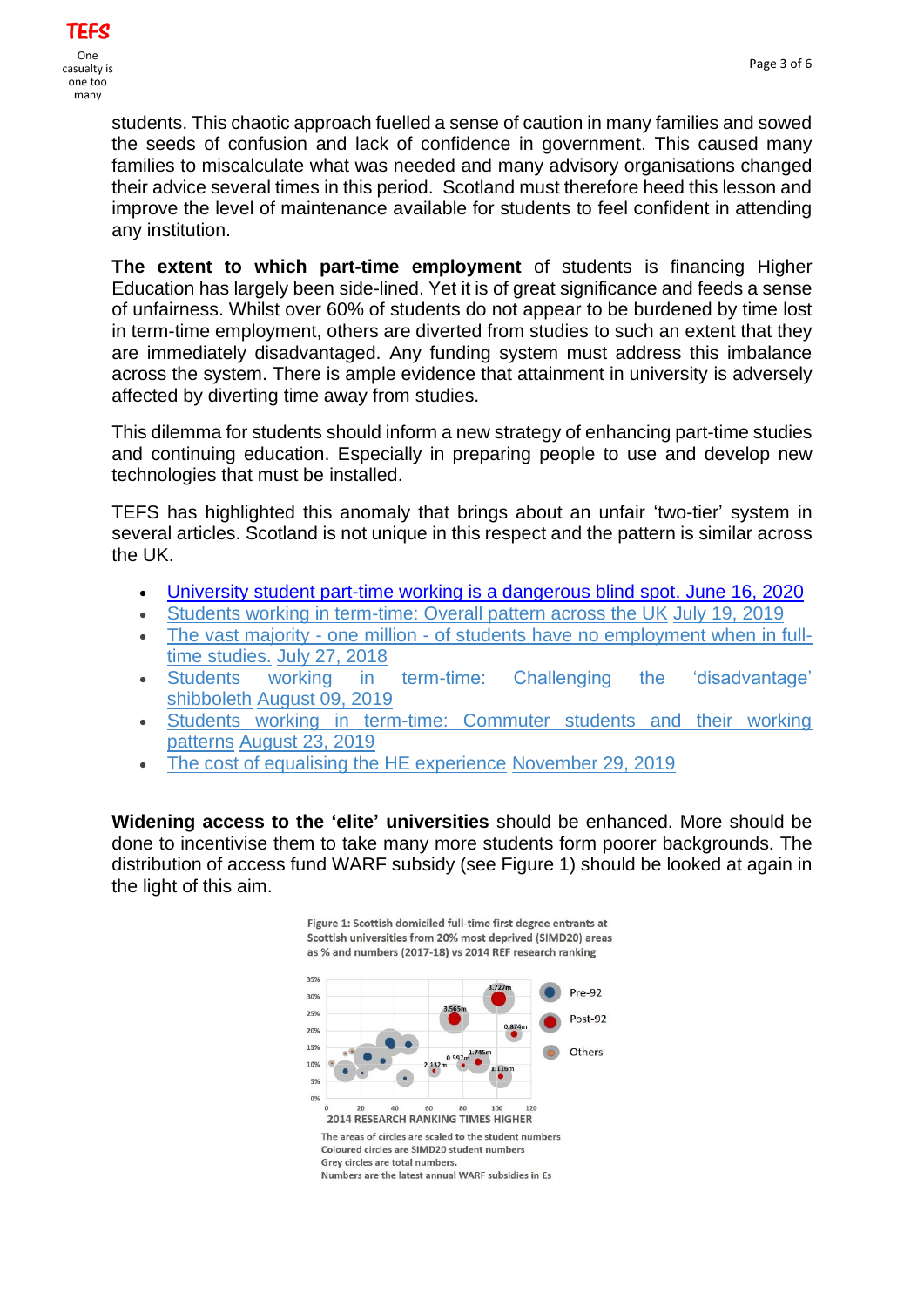**The COVD-19 crisis** has uncovered the precarious situation of many students as parttime jobs disappeared. This will continue into the coming academic year, and it is painfully evident that nearly all universities are ill prepared for the demand on their hardship funds. They do not have any data on the numbers of hours their students spend in other employment during the term as outlined in my article in the Guardian 16<sup>th</sup> June 2020 ['University students who work part-time need support –](https://www.theguardian.com/education/2020/jun/16/university-students-who-work-part-time-need-support-or-they-will-drop-out) or they will [drop out'](https://www.theguardian.com/education/2020/jun/16/university-students-who-work-part-time-need-support-or-they-will-drop-out)

The Scottish government must address this across the whole system and not leave it to individual institutions, and a variety of hardship funds, to react to the demand. We must avoid the scenario whereby students decide not to attend Higher of Further Education because of uncertain support, or worse, find they must drop out. All institutions must gather the information on who is reliant on part-time employment for funds so as the properly plan for the need. This must involve government intervention.

**The problem with fees**, will have to be addressed soon. The idea of a contribution toward fees arose from the Dearing report and came into being in 1997 under a UK Labour Government. This was intended to spread out the financial burden and raised funds from the more advantaged families from which most students come. of students. Unfortunately, this has been extended to full fees and no number cap by successive Conservative governments. Scotland however resisted this in such a manner that its position on no fees became a 'hostage to fortune'. Scotland must grasp the nettle soon and consider reintroducing a means tested contribution to fees to raise funds for less advantaged students and to increase the cap on numbers. But it must not travel down the route in England and demand full fees through loan repayments only. A compromise is needed.

# **2. Research linked to economic development and teaching.**

There are significant challenges for the economy, the environment and society approaching fast. A collaborative approach across institutions would be a sensible way forward. There are so many technical challenges that direct competition between institutions in a false 'market' is now a major risk factor. Collaboration should instead be encouraged across both teaching and research.

TEFS has argued that the REF has diverted the mission of the research intensive universities away from teaching to that of a REF driven research agenda ( See TEFS 29<sup>th</sup> June 2018 ['Research and Teaching: The price of researchers not teaching'\)](‘Research%20and%20Teaching:%20The%20price%20of%20researchers%20not%20teaching’). The idea of linking both has receded into the mists. We must rediscover the mission of teaching informed by research. Lectures, workshops, and secondments between different universities and colleges would open the system to more interdisciplinary collaborations that have clear goals. The COVID-19 crisis has shown how easy this is through online communications. There is no reason why staff and students should not attend online lectures from leading researchers on the latest technologies as part of their curriculum.

**Abolition of REF** must be considered in this review. It has caused considerable damage, if only by diverting significant energy into preparing for each round of REF.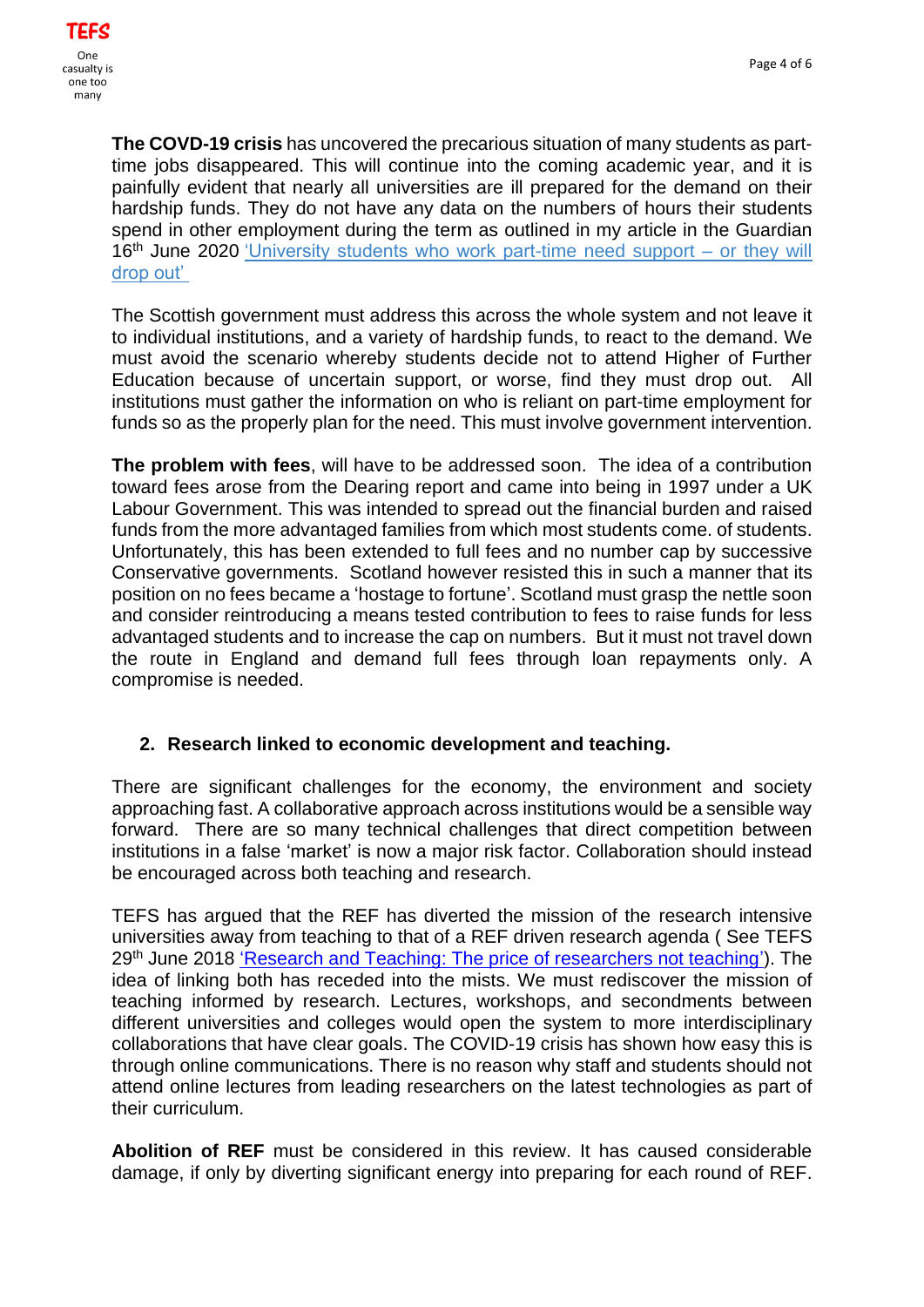This has impacted staff confidence, and stress levels and altered the behaviour of both management and researchers. The other anomaly is a narrow focus on the mission being only to produce research papers as a source of cash in the intervening years.

It is too late to stop the REF2021, but there is a chance to reconsider how funding is distributed after the results are in. Then develop, and phase in, a new system based upon adding a planning round not entirely based upon previous successes. This would be a bold statement that would change the whole approach to the essential need for research.

**Cross subsidy of research** from teaching income has emerged as a major risk during the COVID-19 crisis. A collapse in student numbers has starved universities of research income. This is so severe that the UK government has stepped in to prop up the system. The premise has been that less of international fee income has impacted research. However, there is also cross subsidy from all fee income. Some is reasonable if students accept that they should be taught by active researchers in aware of the leading edge in their field. The REF imperative has meant that research active staff, mostly paid for by student fees, are diverted away from teaching. Other staff are asked to take on a very high teaching 'burden' or load' and there has been a catastrophic rise in short-term contacts for those teaching. It is imperative that the funding structures address how teaching can be made more stable as a career.

**International collaborations** will be enhanced by providing a wider framework for university, college and industry cross-disciplinary collaborations. This approach has proved to be successful in the past. The QUESTOR Centre ran from 1989 to my retirement at the end of 2016. It reformed as the new The [Centre for Advanced](https://www.case-research.net/)  [Sustainable Energy \(CASE\).](https://www.case-research.net/) I was the lead scientist at QUESTOR and led many multimillion  $(E, \, \$$  and  $\varepsilon)$  interdisciplinary collaborations with other universities and institutions that spanned the EU and USA along with many multinational companies contributing (see [slide presentation\)](https://projects.ncsu.edu/iucrc/Jan). The model used was the same as the USA's National Science Foundation ['Industry–University Cooperative Research Centers'](https://iucrc.nsf.gov/about) [\(IUCRCs\)](https://iucrc.nsf.gov/about) that have been a success for many years. A similar system could be used to enhance the effectiveness of deploying 'blue skies' research in technology development projects involving other universities, industry and colleges. In turn these could inform teaching and skills needed.

One caveat is that the huge success of Scotland's universities in accessing UK research funding must not be undermined. It is the bedrock of the other developments needed. The government must avoid trying to direct research and instead work with the various interests in its strategy to foster innovation by researchers. The ['Haldane](https://publications.parliament.uk/pa/cm200809/cmselect/cmdius/168/16807.htm) [Principle',](https://publications.parliament.uk/pa/cm200809/cmselect/cmdius/168/16807.htm) with scientists deciding what is best through planning and peer review, must be adhered to in encouraging 'high risk' projects with the potential for major gains that could be game changers. This must be balanced with technology demonstration and development projects through collaborative centres. The IPR and other rights should be shared through clear agreements at the outset.